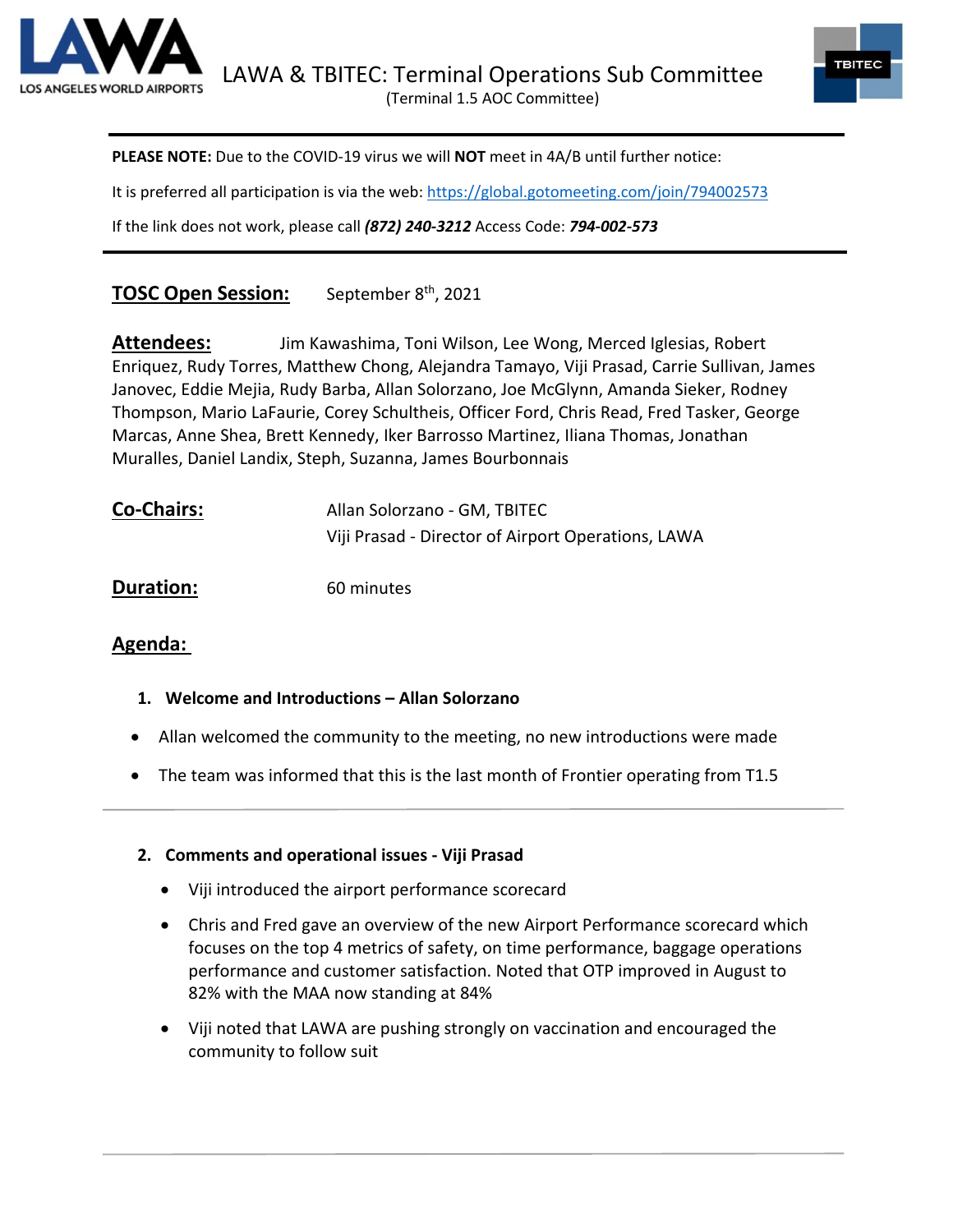



## **3. CDC – Dr Alli Ertl**

• Dr Ertl was unable to attend this session. Chris referred the community to the CDC website which contains all the pertinent information on Covid safety regulations

#### **4. TSA – Alejandra Tamayo**

- Alejandra updated on passenger numbers and noted that throughput dropped in August compared to July
- Noted that the T2 T1.5 connector will be opening shortly (October 25<sup>th</sup>). A question was raised about any more carriers moving to T1.5 and Rodney confirmed that no more carriers are planned to move to T1.5. T1.5 is currently handling 14 flights daily.

#### **5. LAWA Airport Police – Officer Ford / Officer Segura**

• Officer Ford reminded the community of the importance of monitoring baggage belts to prevent incursions and to maintain a high level of vigilance around unattended bags and suspicious behaviors

# **6. Westfield / Concessions – Juan Castillo / Christopher Adkins**

• No update presented from concessions this month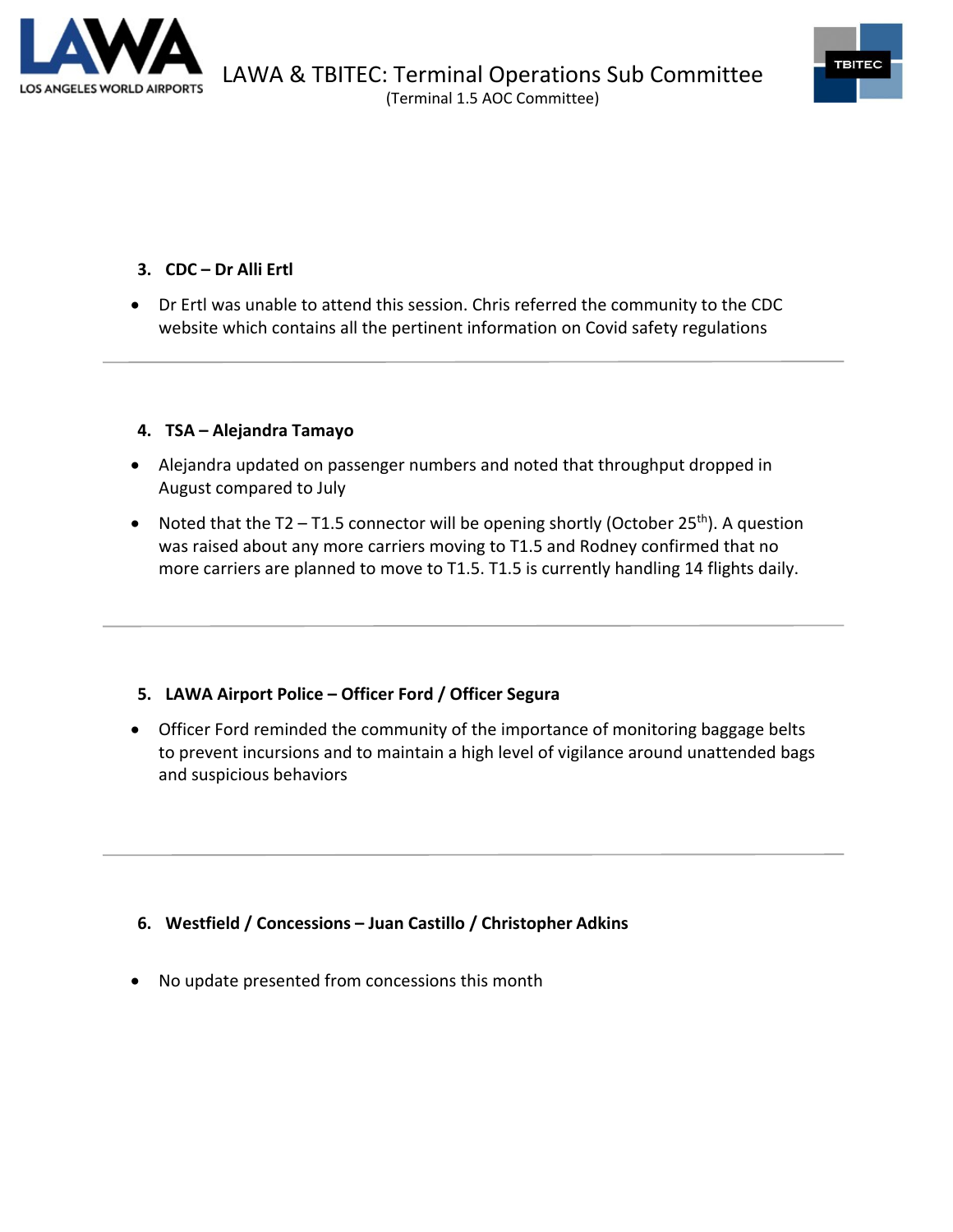



### **7. LAWA operations reports: R. Thompson**

- Rodney updated on the importance of carriers informing himself, James and Cody of any schedule changes, this is vital to ensure smooth gating assignment operations.
- Noted that there have been issues with BHS operations between TBIT and MSC, both short term and permanent fixes are in the pipeline

#### • **Landside operations – Richard Chong (Include parking updates)**

Richard updated on the impact of the new T2.5 bridge build starting next week, and the CTA is currently seeing around 73,000 vehicles per day.

Parking capacity is improving and parking lot 1 is available if the CTA is congested and Smartsheet gives near real time updates on parking availability

Superbowl planning is in full swing and there will be 500 Superbowl SUVs in operation

Lots of construction still underway affecting traffic flow including the gas pipe project and the T2.5 bridge. Detailed plans are in place to mitigate the impacts

Rudy from WSW asked about the future of gas vans operating in the AOA as this will impact many operators, Viji highlighted that this will be discussed in depth at the next meeting. (Added to action tracker)

#### • **Terminal operations – James Janovec**

James updated on terminal operations including the new T1.5 – T2 sterile connector and detailed familiarization will be conducted with the community. There will be additional space available on the ramp and LAWA are looking at how best to utilize this. Lastly there is a new KCM line at T1.5 which will improve flow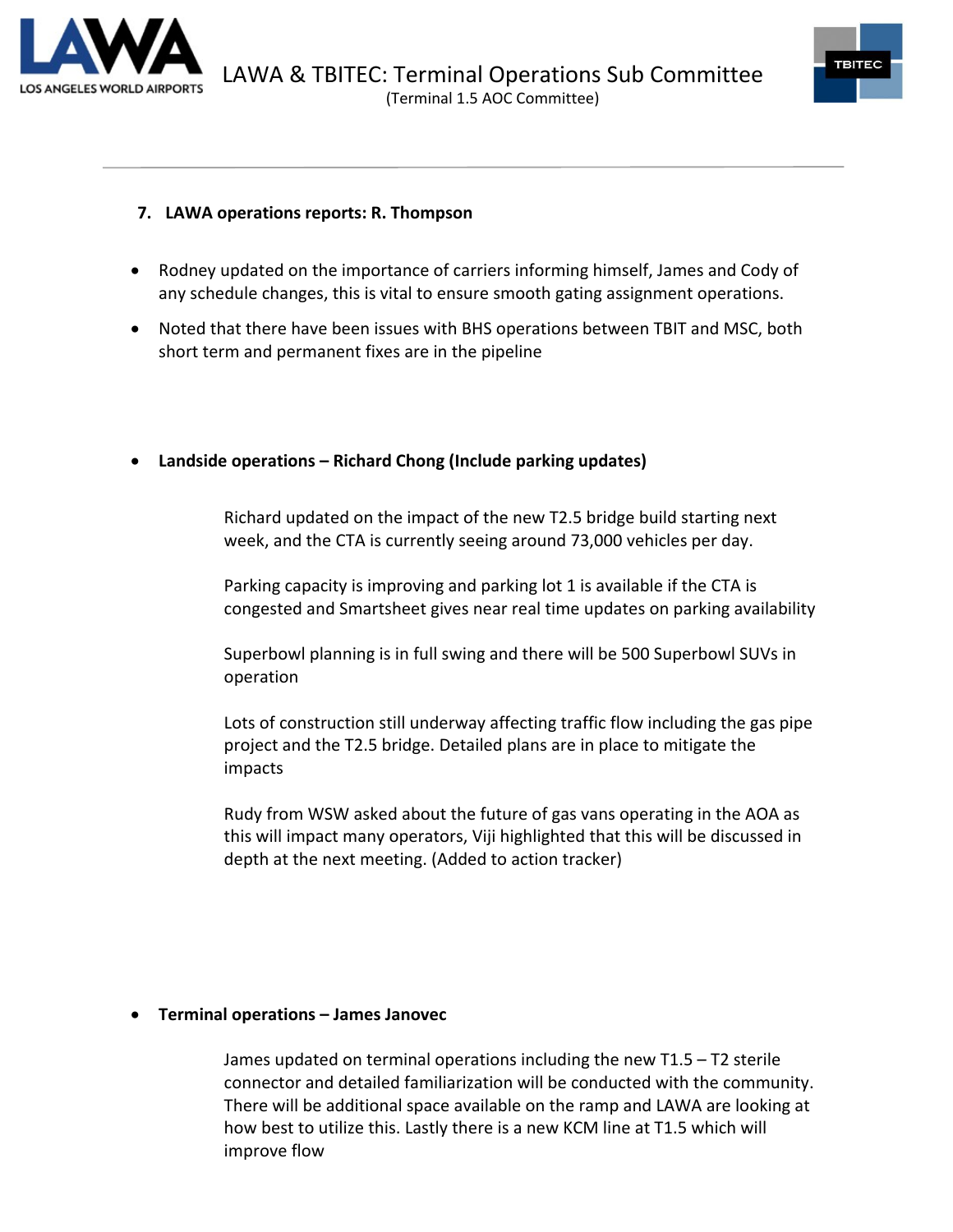



#### • **Bus operations – Mario Lafaurie**

Mario updated on the bussing operation. Multiple simultaneous arrivals are causing some challenges, particularly around shift handover times and new rosters are being introduced in October to mitigate this. LAWA are working closely with Southwest to reduce congestion around 12A, and Delta bussing has now started which should provide more capacity for LAWA buses to assist T1.5 passengers and stakeholders.

Jim Kawashima asked about monitoring flights arrivals on remote stands to coordinate buses. Mario is trying to improve coordination, and this has been added to the action tracker

#### • **Airside/Safety – Corey Schultheis**

Corey updated on FOD mitigation activities with 12 new bins being installed at West remote stands. FOD walks continue, and it is important for the whole community to focus on FOD reduction

**8. LAWA Emergency management – Cassandra Heredia / Stacy Barnes** (Include planned exercise/drill schedule and update on critical employee icon)

Stacy updated on the exercise with Delta on September 29<sup>th</sup> and the forthcoming communication and civil disturbance drills. Work is continuing on the Family Assistance webinar and the Terminal Safety Team programme

#### **9. Action tracker review – Christopher Read**

• Chris commented on the current open action items and the updated tracker will be issued to the community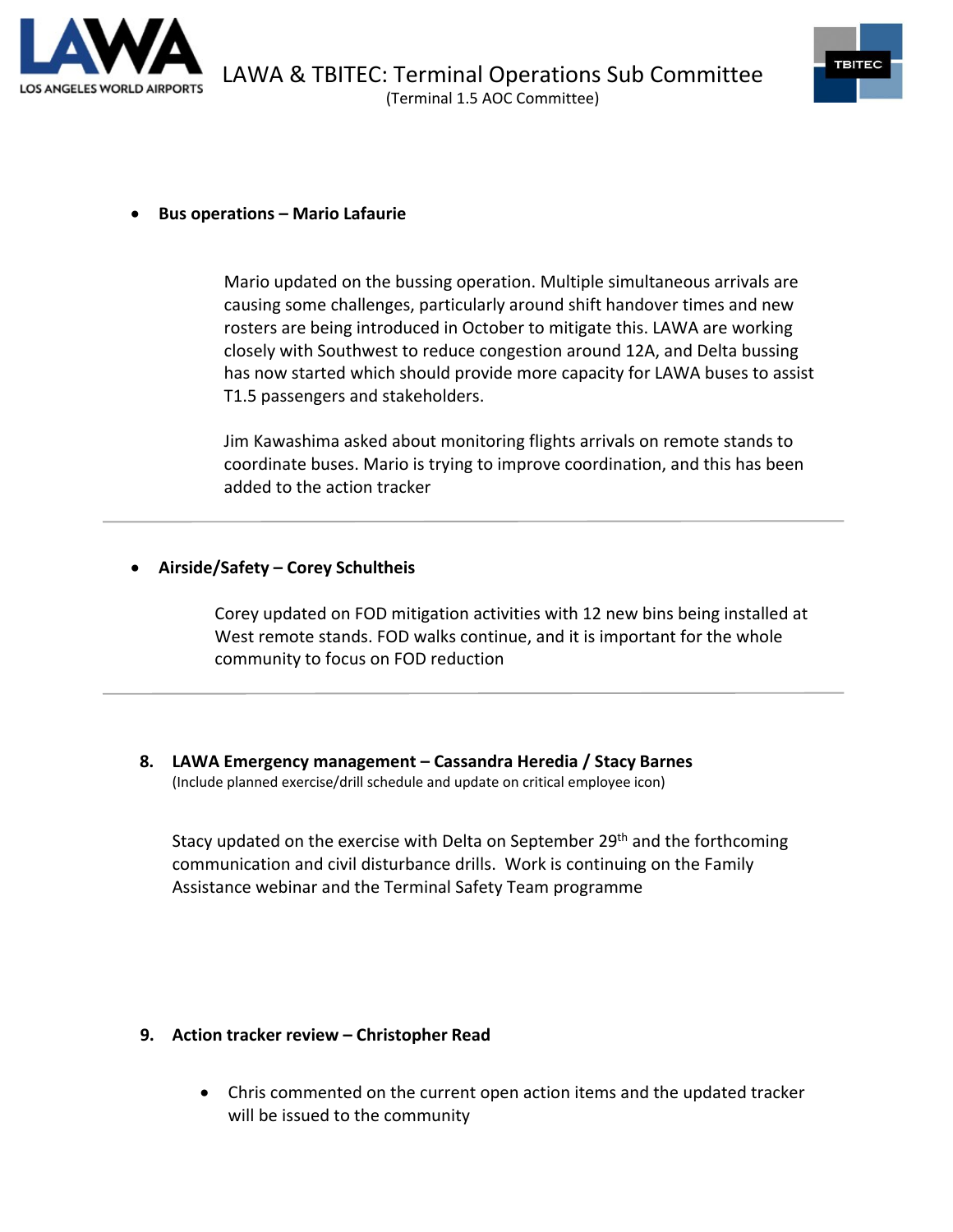



#### **10. Future TOSC meeting administration – Christopher Read**

Chris proposed that the TOSC meetings migrate to the Microsoft Teams platform from October and issue a fresh series of meeting invitations to replace any legacy AOC meeting invitations

#### **11. Open and New Items – Christopher Read**

• Please raise any new items either directly with Chris or through the LAWA and TBITEC teams to ensure they are logged and tracked. Viji reiterated the importance of raising operational issues at the time of occurrence and not waiting until the TOSC to raise an issue. This will assist in prompt resolution of issues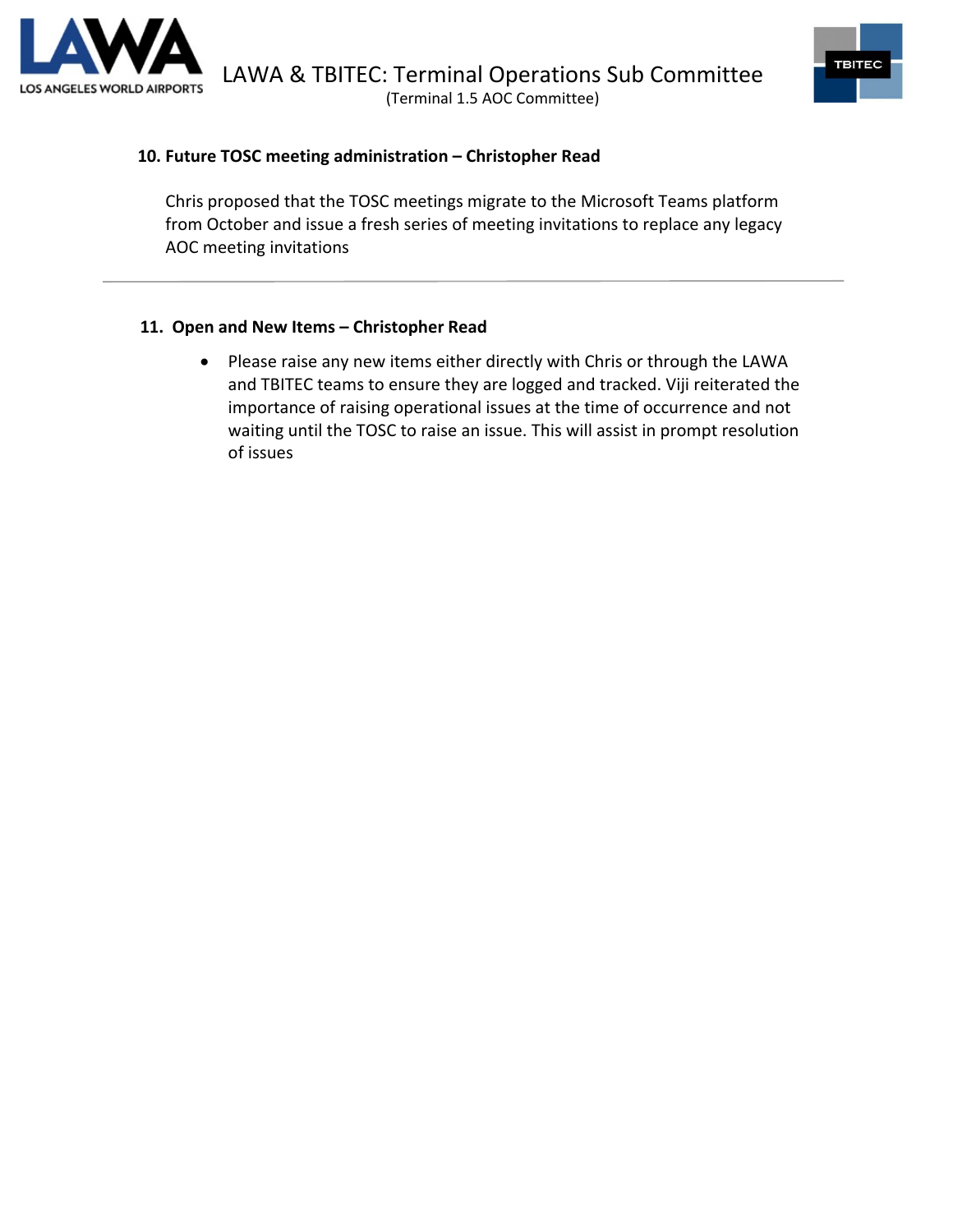



# *5 minutes break to allow participants and service providers to leave the conference call before the Airline Only meeting begins - If you are not an airline Manager, please disconnect your call now*

| <b>TOSC Closed Session:</b> | September 8 <sup>th</sup> , 2021                                                   |
|-----------------------------|------------------------------------------------------------------------------------|
| Co - Chairs:                | Viji Prasad – Director of Airport Operations, LAWA<br>Allan Solorzano – GM, TBITEC |
| Duration:                   | 60 minutes                                                                         |

# **Agenda:**

- **1. Opening Comments - Viji Prasad**
	- Viji reminded the team of the importance of collaboration and communication across the community, raising issues and giving feedback is vital in allowing the LAWA and TBITEC teams to help improve operational performance

# **2. Baggage Operations Update - Viji Prasad**

• Viji thanked Carrie and Allan for their help in implementing the Brock scanning solution. The transfer input for T1.5 is now operational again and work continues on getting TBIT bags into TBIT West as they are currently being portered.

#### **3. Service contracts performance presentation – TBITEC** o **Performance score card – Chris Read / Fred Tasker**

- Fred briefed on the service contract KPI scorecard
- **4. ARL/ALO – Brett Kennedy/Anne Shea – AvAirPros**
	- No ALO update required this month